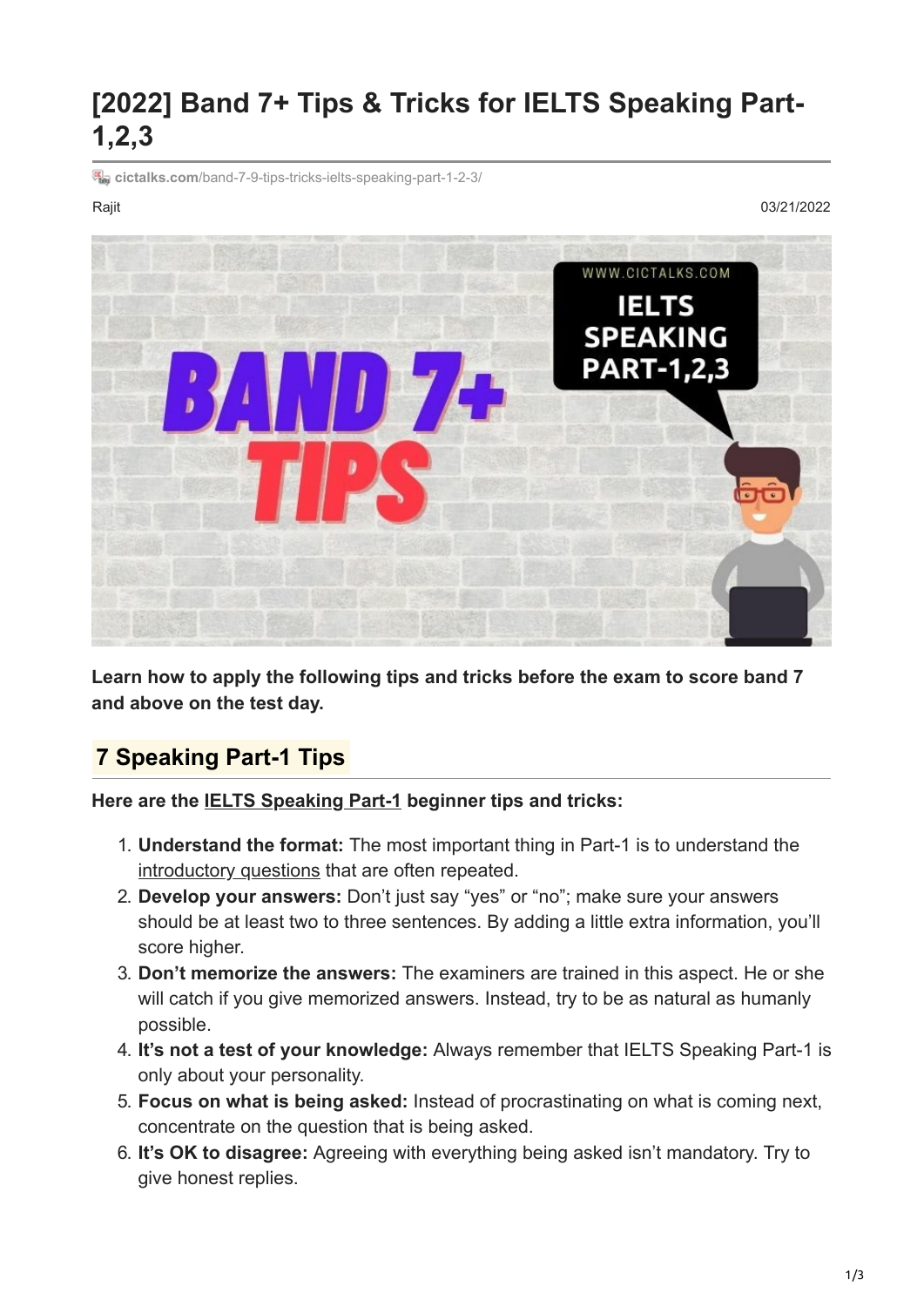7. **Stay relevant:** Directly answer the question asked by the examiner and stay on the topic.

## **8 Speaking Part-2 Tricks**

#### **Also, look at the following last-minute do's and don'ts for [IELTS Speaking Part-2](https://cictalks.com/ielts-speaking-part-2-cue-cards/):**

- 1. **Brainstorm ideas quickly:** Use the 01 minute given before the cue card to quickly generate ideas. Note down whatever is good enough and start speaking.
- 2. **Arrange ideas logically:** Make some bullet points using pen and paper provided by the examiner in a structured manner.
- 3. **Memorise 1-2 opening lines:** In Speaking Part-2, you can memorize an opening phrase such as "Today, I'd like to talk about…" etc. to start the speech.
- 4. **Rephrase the cue card topic:** Don't use the words from the task card when referring to it. Paraphrase it in your own words instead.
- 5. **Talk until the examiner stops you:** Keep talking unceasingly until the examiner declares an end to the cue card.
- 6. **Don't shout or speak really loudly at the examiner:** Speak at a normal, natural volume and pace you feel comfortable with.
- 7. **Don't ask the examiner to change the topic:** You've to talk about the topic given on the task card no matter what – those are the rules.
- 8. **Ask for clarification when needed:** If you fail to understand any word written on the cue card, politely ask the examiner to clarify.

## **9 Speaking Part-3 Strategies**

### **Don't forget to read [IELTS Speaking Part-3](https://cictalks.com/ielts-speaking-part-3-questions-answers/) tips and strategies given below:**

- 1. **Listen carefully:** Third part of the Speaking test includes long-form questions and answers. So, don't just guess what the examiner is going to say from the first few words. Make sure you listen attentively so that your answer is relevant.
- 2. **Include personal stories or anecdotes:** In the [Follow-up discussion](https://cictalks.com/common-ielts-speaking-follow-up-question-answer/), give your talk a more authentic and vibrant feel using self-examples.
- 3. **Don't worry if the examiner stops you in-between and change the question:** The examiner has to keep up with strict timeline for each part of the test, so he or she may interrupt you during the [conversation](https://cictalks.com/describe-an-interesting-conversation-you-had-with-your-friend/).
- 4. **Don't give short answers:** Provide long and explained answers with at least 3 4 sentences. Include some reasons to justify your point of view.
- 5. **Use connectors:** Using words like Also, Moreover, In addition, etc. to extend your answer. Remember, the examiner always look for these words.
- 6. **Think before answer:** Take a second or two to gather your thoughts and deliver a confident speech.
- 7. **Be mindful of complex pronunciations:** Only use [vocabulary](https://cictalks.com/ielts-speaking-band-7-8-9-vocabulary-words-idioms-pdf/) that you're sure of. Avoid using unfamiliar fancy words.
- 8. **Clearly state your opinion:** Like we said earlier, it's okay to disagree with the examiner. Explaining your point is what matters most.